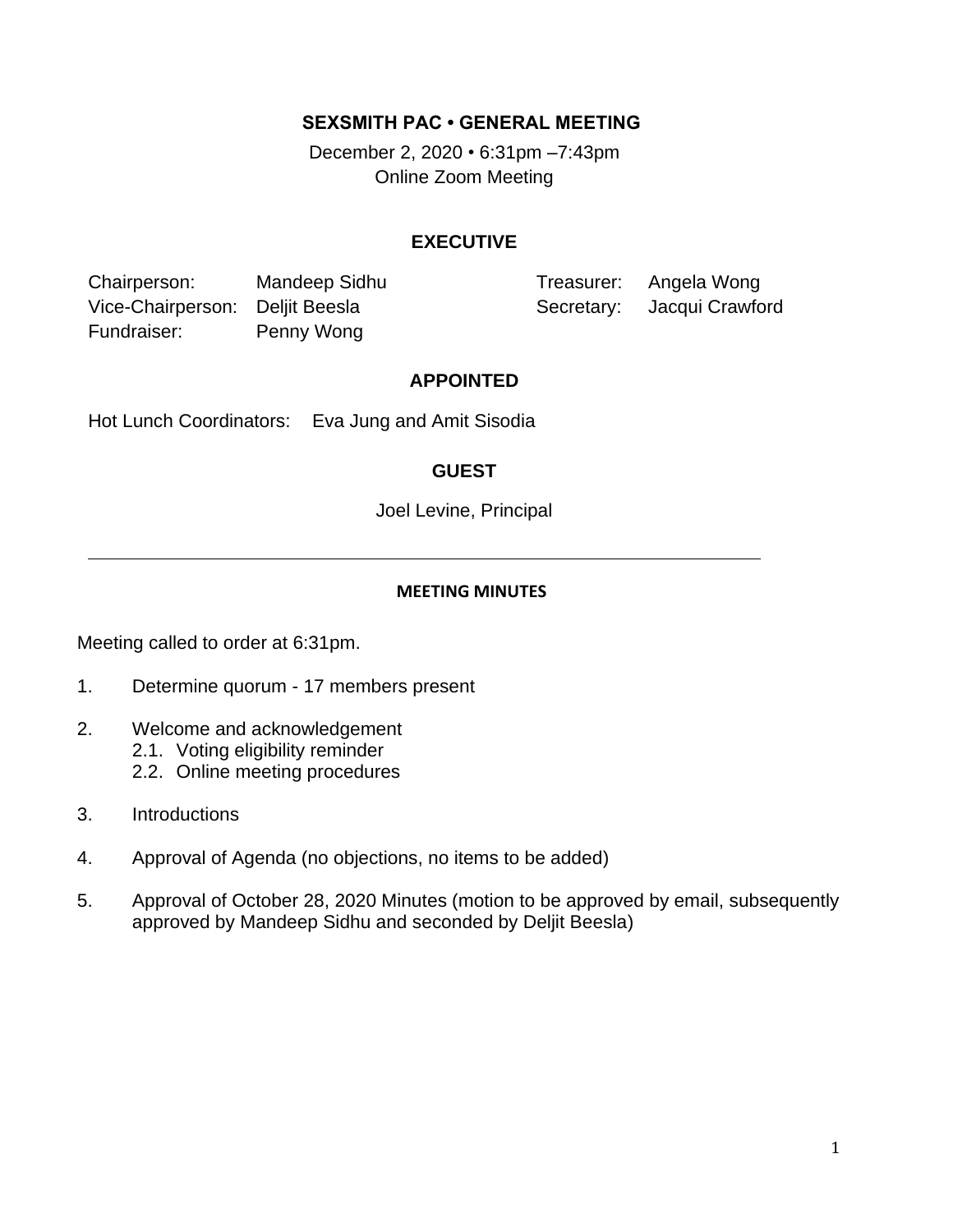# 6. Guest - Principal Levine's Report

- 6.1 We have a new sign on door and also covid updates from the district. There has been 2 exposure events, however, there has been no kid to kid transmissions that we know of. A couple of kids came in and were sick, then they went home and no contacts became ill. The District manages the situation, Vancouver Health and District determines the self isolation, self monitoring and contact tracing procedures. We are all very encouraged that even the young kids are wearing masks. We can't emphasis enough that kids that have any symptoms must stay home. In addition, there is lots of hand washing hands and wearing masks, which the kids are really good at. Physical distancing is trickier, lots of reminders are needed.
- 6.2 At the moment it is very hard to get substitute teachers, this is a district wide issue. When teachers are off sick we are not getting replacements. We are scrambling on a daily basis to find substitutes within the school. A teacher has gone on leave and there has been a different adult in the room everyday, however, they are continuing to receive the appropriate teaching. The district is doing lots of things in the background, in the meantime it's challenging.
- 6.3 No winter singalong, in the last week of school. As an alternative, Mr. Coelho is working on some singing with videos instead.
- 6.4 We will have the  $2^{nd}$  virtual assembly on Friday, using Microsoft Teams, the 1<sup>st</sup> assembly went very well.
- 6.5 At the previous meeting there was a question about wearing culturally appropriate costumes for specific events. The VSB has a non discrimination policy that would cover this. In addition, this year the District Social Justice/antiracism person sent out information from UBC about inclusive Halloween and giving thought to whether costumes make fun of human traits, identities, cultures, or race.
- 6.6 At the previous meeting, a question was raised about implementing the Odyssey of the Mind Program, the information was shared with staff and at the moment no one has showed interest in taking it on.
- 6.7 Report cards will go home at end of January. Any kid that is learning at home will have a slightly different type of report card than in the inschool learning kids.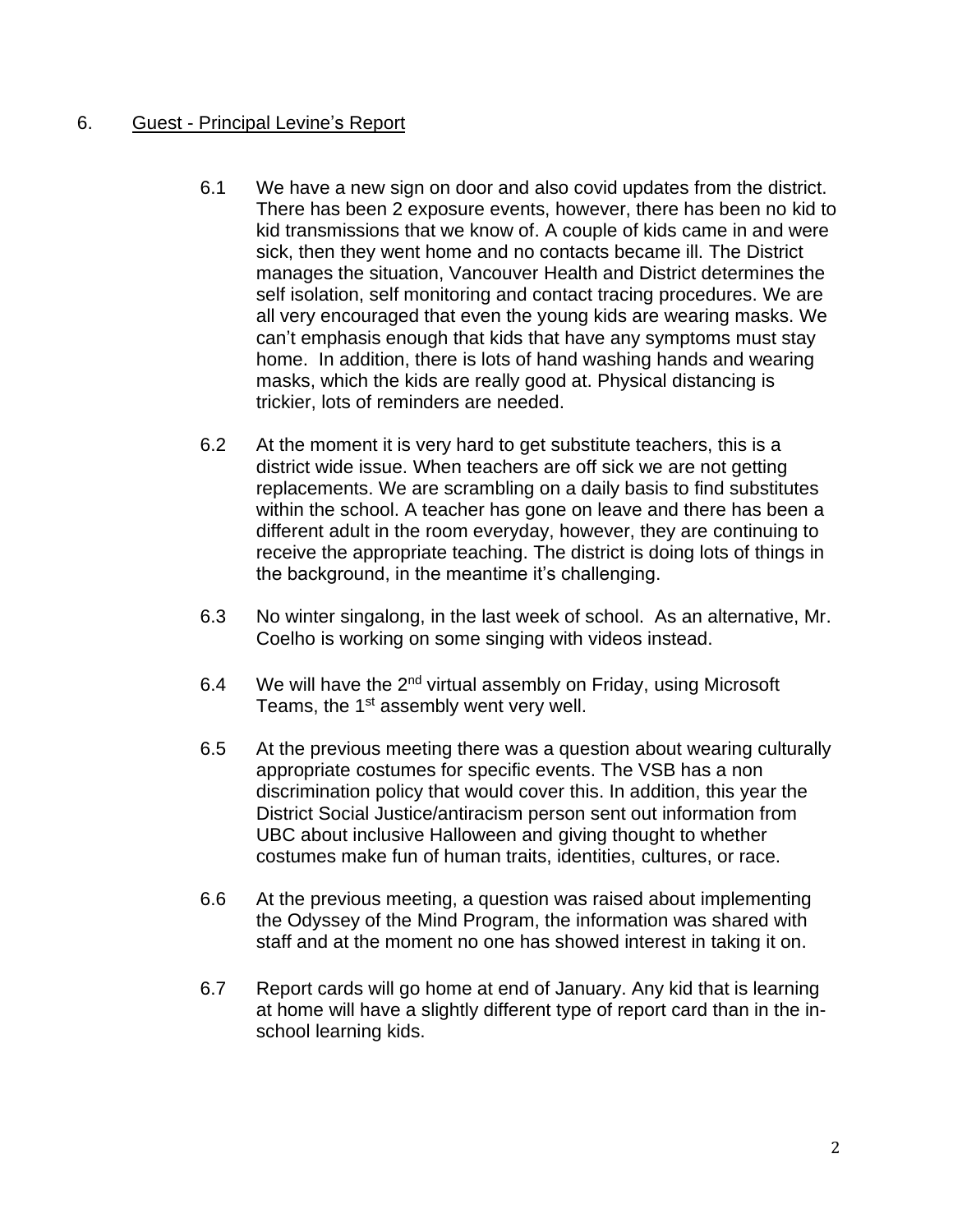- 6.8 Option 4 for transitioning from home learning to in-school learning has been extended. Kids can now return to school on Dec 7 or Jan 19th or in March/April, date to be confirmed.
- 6.9 The Option 4 transition program was devised to help kids transition from to in-school learning. However, some people want to change from learning in school to learning at home. The District doesn't support this and for the kids at home there is a limited amount of support provided.

#### QUESTIONS:

- When celebrating a cultural event such as Diwali or Chinese NY, are cultural costumes ok? *These types of events are not like Halloween, people are dressed in culturally appropriate dress to celebrate the cultural celebration and it is not intended to ridicule.*
- Extending winter break? *No, there has been no word of this at the District or Provincial level.*
- Parents are responsible for the daily health assessments, but can the school ask a child or staff member to go home if a symptom arises once the child is at school? *Typically, if a child is not feeling well, we call the parents right away to come and get them. Sometimes we may call to confirm if the symptoms are allergies or not. No-one is at school with symptoms; however, kids are generally asymptomatic, Vancouver Coastal Health decides what the exposure dates are.*
- Kids like to go to school, therefore minor things with health don't bother kids and they probably will not tell the teacher that they are sick. Repetition helps with kids; however, I feel like many kids do not follow standards at morning drop off. Kids need to be given the information that there were exposures and how serious this is. *As an adult I understand this, however we don't want to make the kids crazy, anxious and fearful, hand hygiene is most important and they are very good at that. What is encouraging is that we are in December there have been no cases of kid-to-kid transmissions. We will continue to promote masks, hand washing and staying at home if you are unwell.*
- The email sent out from school stated that a person had COVID-19, the email generated by the CDC stated that there had been an exposure in the school. Does this mean the person has Covid or that they have been exposed to Covid from the family home?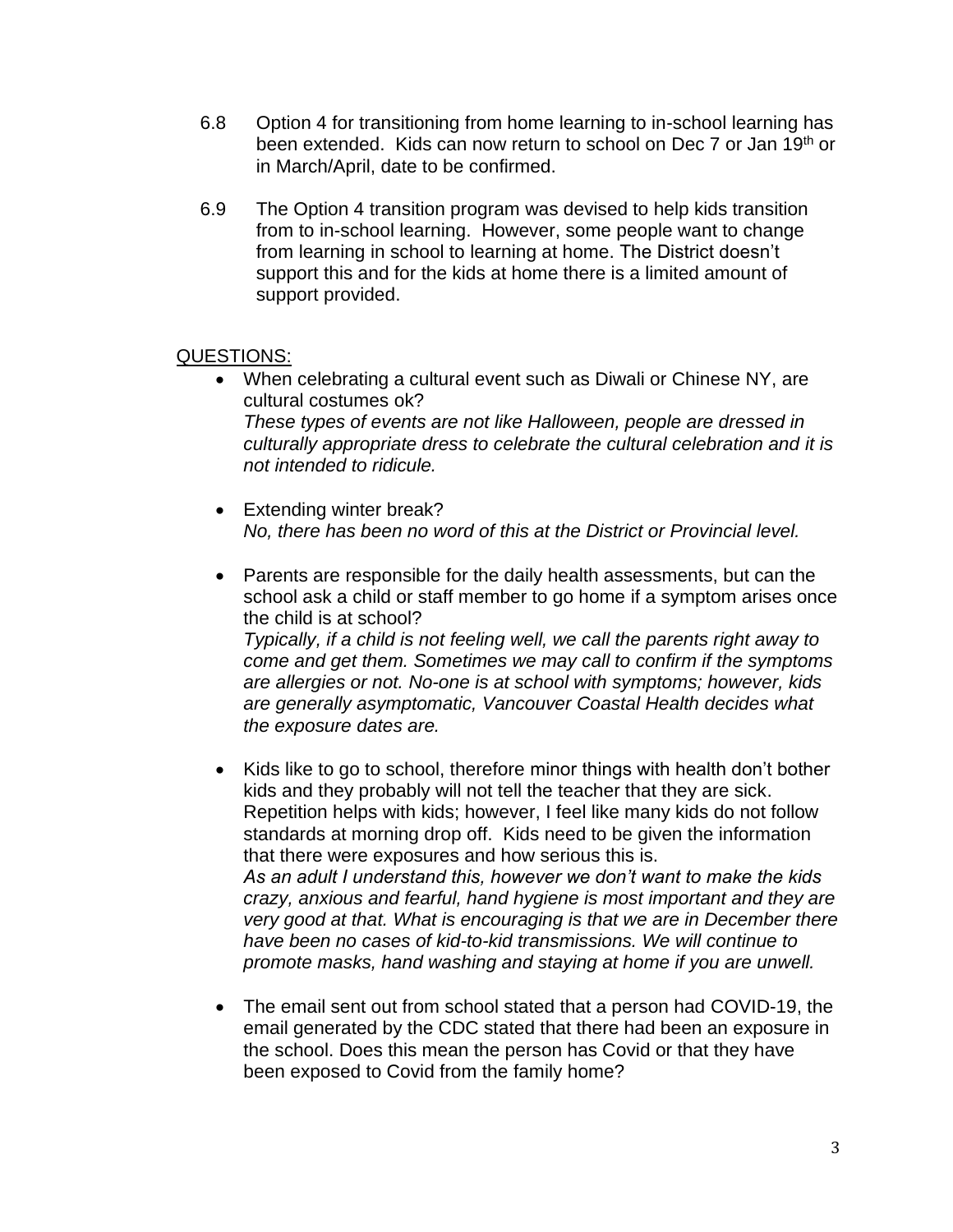*I believe that the 2 students had tested positive. I think if someone at home tests positive, the family are asked to self isolate at home.*

- As a concerned parent, I send my daughter to school with the hope everything will be good, when the email came about a 2<sup>nd</sup> exposure it was a shock. I understand that we can't disclose the name, but we are all in this together and a bit of clarity would give us confidence. *The school is following the guidelines provided and there is not much else I can do, we are all very careful and the school staff are equally as nervous and trying there very best to keep everyone safe.*
- Is physical distancing being promoted? The main concern is the lack of physical distancing entering the school at the door near the roundabout. *Yes, physical distancing is being promote, however, at elementary schools physical distancing is not expected. The younger kids are not so good at physical distancing, but the older kids are good at maximising physical distancing, minimizing physical contact. I will take a look at the roundabout entrance tomorrow and talk to staff and kids that are using that entrance.*
- We all agree that message over time is getting lost. Everyone needs lots of reminders. It was proposed that parents could help "police" the physical distancing. *I appreciate the sentiment but one of the main protocols is to limit the amount of adults in the building.*
- Is it possible to have a Covid zoom meeting/townhall meeting? *FAQ page may be better, so people can ask questions and refer to answers when needed.*
- How do you feel about kids playing after school on the playground*? I have had a few people complain about this, but it is out of school time. I am more concerned about the adults congregating together while the children are playing. Vancouver Coastal Health stated not to play on the school grounds, so it is not recommended.*
- No further questions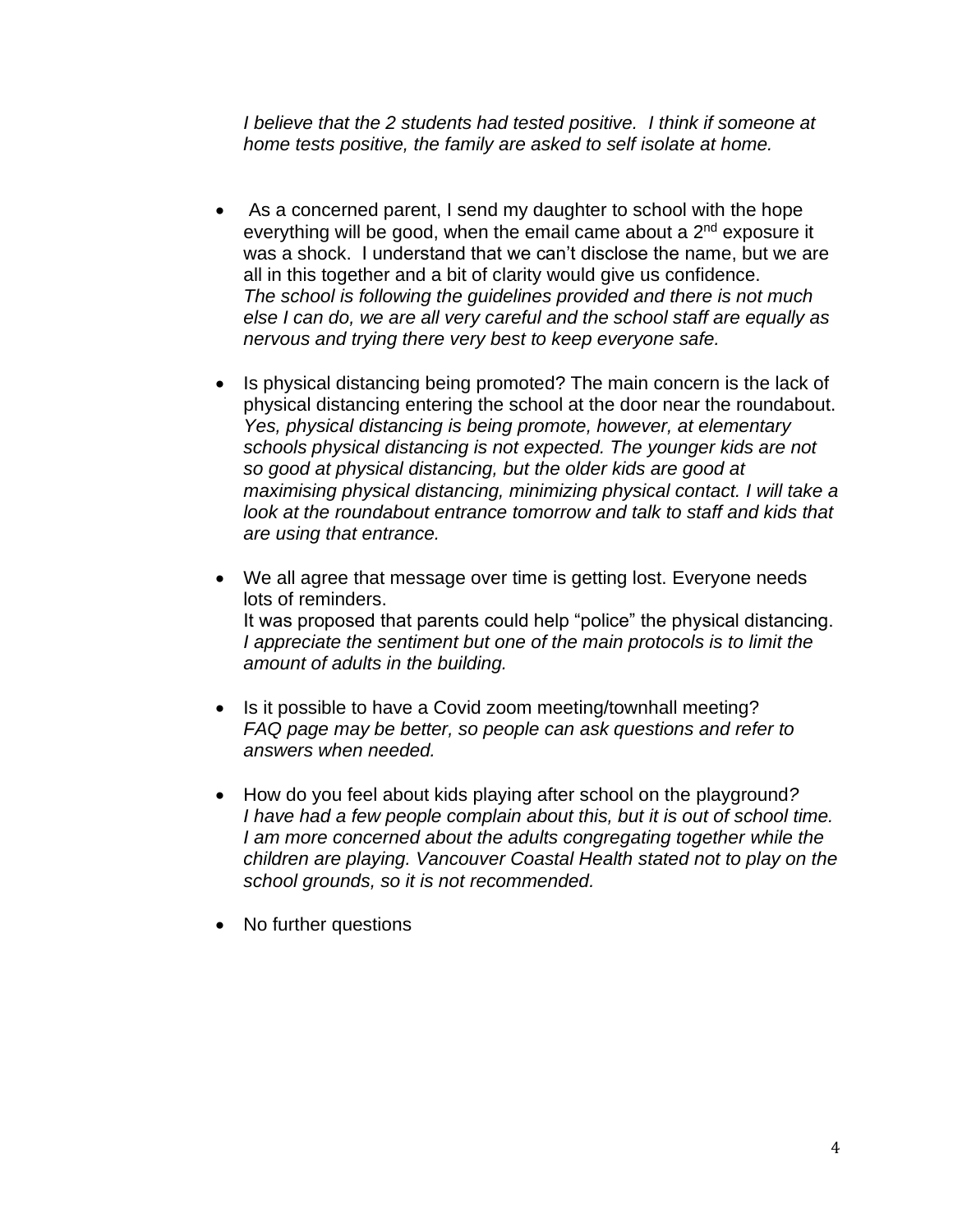# 7. Treasurer's Report – Angela

|     | Total                               | \$40,492.00             |
|-----|-------------------------------------|-------------------------|
|     | <b>Members shares</b>               | 6.11                    |
|     | Gaming account                      | 15,879.76               |
|     | PAC fundraising - Nil               |                         |
|     | PAC general account Hot Lunch Funds | 11, 674.15 (restricted) |
|     | <b>PAC General account</b>          | 12, 931.98              |
|     | breakdown as follows:               |                         |
| 7.1 | Our current funds available are     | \$40, 492.00            |

7.2 Committed PAC funds total \$1,340.00 breakdown as follows: Lanyard fundraiser \$240.00 (estimate) Xmas and CNY \$500.00 (approved in September) I-Ride  $$600.00$  (approved last year and remains unpaid) -------------- **Total \$1,340.00**

 7.3 Gaming Account Fund, see attachment at the end of minutes for its uses. Uses include promoting school spirit, social activities, events, performances and noninstructional leisure activities. The rules changed slightly this year, if it's an activity just for the students and not fundraiser, the expenses are covered under the gaming funds. Therefore, this year festivals or cultural events are covered, so the recent Diwali purchases were covered. Slowly as we go through the year we can look at events and put through items pertaining to students on the gaming account.

QUESTIONS:

Would Funfair rentals be covered under the gaming account? *As long as there is no fundraising, school engagements, carnivals and family events are included and fall under school spirit category.*

No further questions, Treasurers Report has been filed as submitted.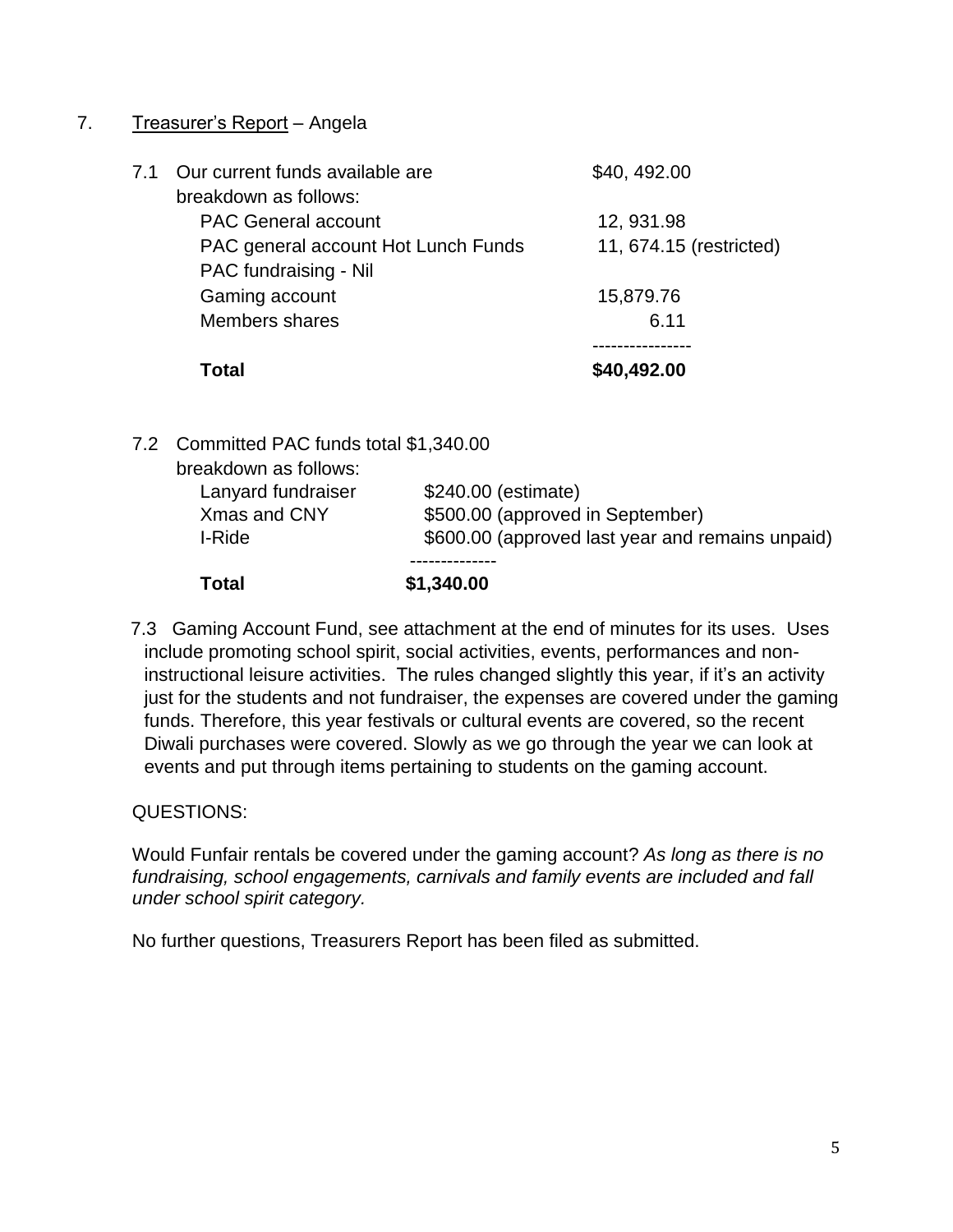# $3\frac{1}{2}$  com Hot Luis - Eva 146  $\frac{1}{2}$  . The Hot Lunch Coordinator -  $2$  22  $2$  23  $\frac{1}{2}$  ,  $\frac{1}{2}$  .  $\frac{1}{2}$  is the Hot Lunch Coordinator -  $2$  22  $\frac{1}{2}$  .

- 8.1 It is still to be determined if the Hot Lunch Program will go ahead in Spring. The money collected is on hold right now, as there are too many refunds to return. If a family does need refund, they can contact the school and the money can be refunded on a case-by-case basis. Kids that are graduating or leaving the school will be refunded first.
- 9.1 If Hot Lunch is approved to go ahead in Spring, we will be starting with something simple such as pizza. If it is does not go ahead, we have a proposal of parents donating the money to the school for something that is needed for the kids.
- 9.2 We are trying to sell off the remainder of the food previously purchased, there are 13 bags of chicken nuggets and 7 bottles of ranch dressing available. Penny will update and resume the order form.

No further questions, Hot Lunch Report filed as presented.

# 9. Fundraiser Report – Penny

#### **9.1Lanyards**

Since starting on October  $6<sup>th</sup>$  total funds raised are approx. \$2,000 – 230 units sold so far. Thanks to all the parents and staff that have purchased them. All the orders from the  $6<sup>th</sup>$  to the 19<sup>th</sup> have been given out to the teachers for distribution. This fundraiser will close in January.

#### **9.2Chocolate sales**

It was our intention to run a Purdy's chocolate fundraiser, however, our launch date was on the date of first school Covid exposure, so we decided to cancel the fundraiser.

# **9.3 Class photos**

No breakfast with Santa this year. We will continue with the Xmas photo tradition, taken in library from 16<sup>th</sup> - 19<sup>th</sup> December, ugly sweaters/hats can be worn. If students wish to purchase the photos, they are \$2 and can be paid through the school cash online system. There were some concerns about taking a group photo, the students will be spread out in the library and the volunteers will wear a mask and shield.

# **9.4Facebook**

PAC has set up a Facebook page, J.W Sexsmith Elementary PAC, it is an easy way to access information.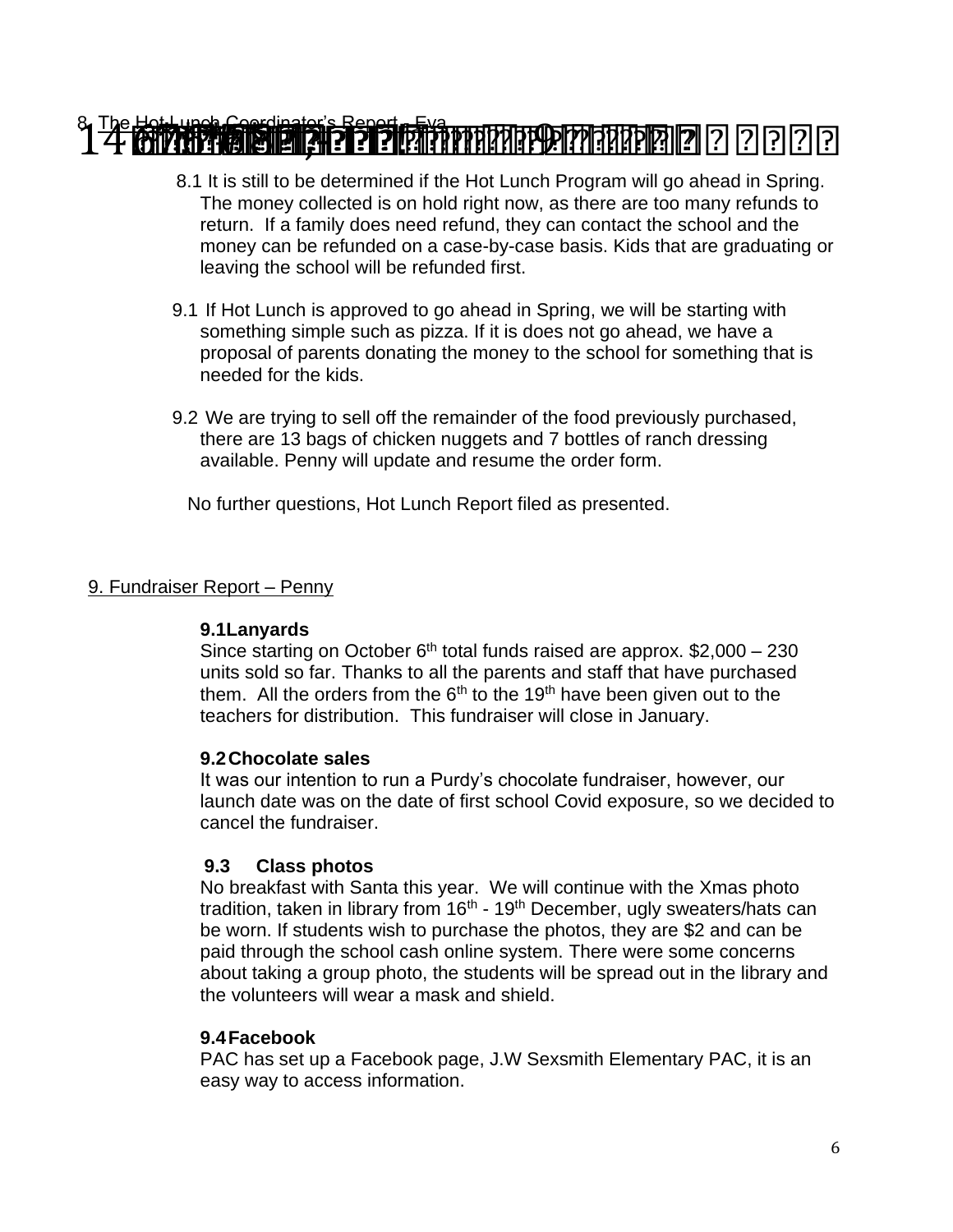#### **9.5Fundraising request**

Request for \$300 for Xmas decorations (previously Penny used her own decorations). Lights, ornaments, and decorations would be purchased for the big Christmas tree and the library. This would fall under gaming grant funds and therefore these would remain in the possession of the PAC. The motion for the request was approved by Lucia and seconded by Amit.

#### **9.6West Coast Seeds.**

A West Coast Seeds fundraiser was discussed last year, but it was too late in the year to do it. Penny will look into it and present the details it at the next PAC meeting. In addition, we could sell grow bags with all the materials needed for planting the seeds. Usually start program in January, present at next Pac meeting.

#### **9.7Reflectors**

Another idea for fundraising, Penny will present the details in January.

#### **9.8Fundscrip gift cards**

Reminder; Fundscrip gift cards are an ongoing fundraiser The sign-up link is:<https://www.fundscrip.com/Sign-Up.aspx?IID=2CBHHR>

#### **10** New Business

- 10.1 Email [sexsmithvolunteers@gmail.com](mailto:sexsmithvolunteers@gmail.com) if you are interested in volunteering
- 10.2 A form has been created for parents unable to attend the PAC meeting. It is available on the school website or Facebook Page. Questions or concerns for the PAC or Mr. Levine, can then be put together before the meeting and added and addressed as part of the PAC meeting minutes

No further questions

The next PAC meeting is set January  $13<sup>th</sup>$  and February  $10<sup>th</sup>$  for 6:30pm. Meeting adjourned at 7:43pm.

*Note: The above meeting was held while B.C. was in State of Emergency. Under the Emergency Program Act, Ministerial Order No. M116 ("the order") was in effect at the time the meeting was held. The order allows electronic attendance and electronic voting at the virtual meeting irrespective of any provisions under the PAC's corporate enactment.*